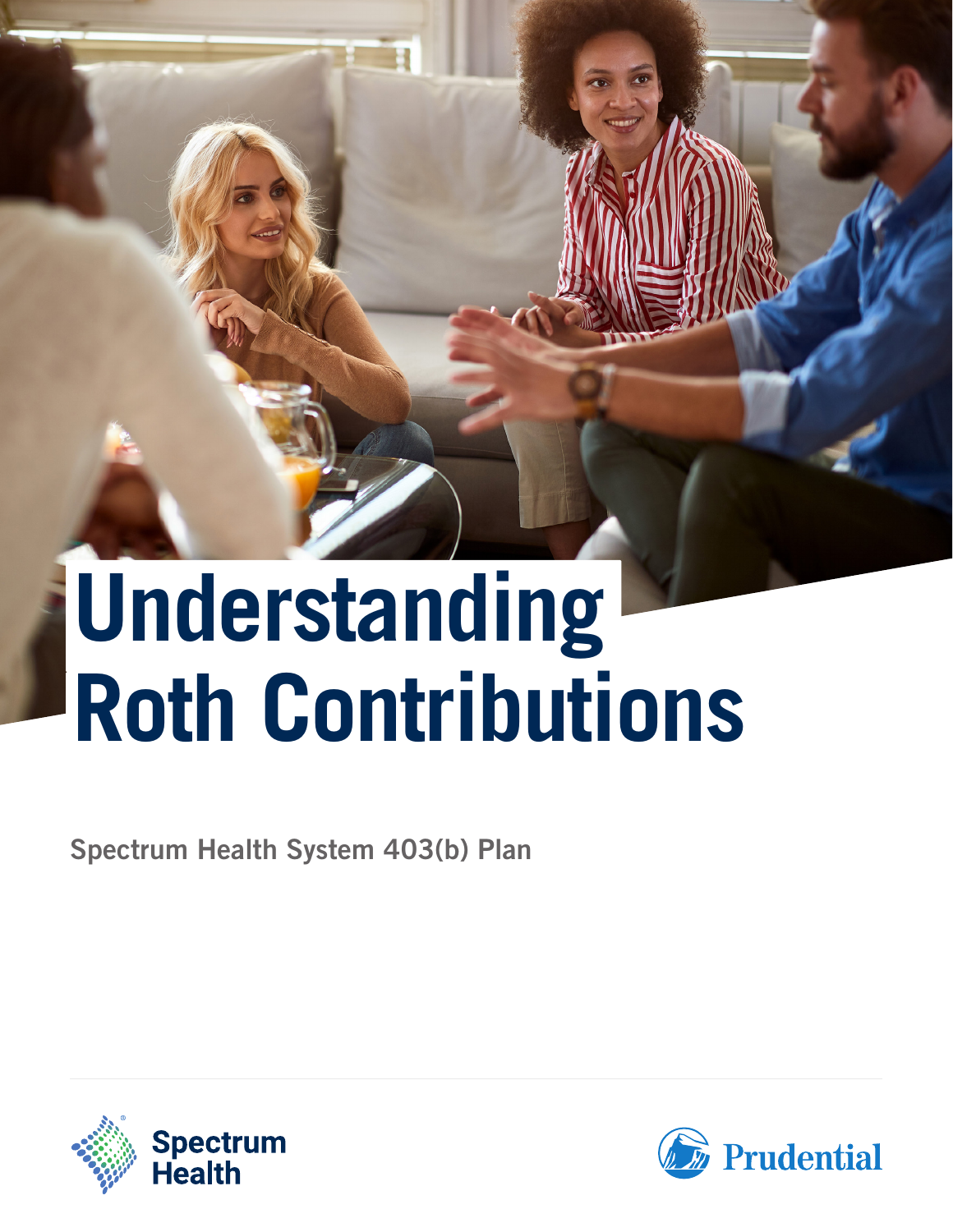# **Your plan offers two ways to save**



### $\rightarrow$  Traditional pre-tax contributions

Your contributions come out of your pay before taxes are deducted, so you may save on your taxes now. In fact, every pre-tax dollar you contribute costs less than a dollar in take-home pay.

#### Potential benefits

- A more secure financial future
- Current tax savings (lower your taxable income, so you may pay less in taxes now)
- Deferred taxes on your potential earnings

#### Potential drawback

Potential drawback

• There are no current tax breaks

• You pay taxes when you withdraw your savings, and your tax rate might be higher than when you contributed the money. Withdrawals before age 59½ may also be subject to a 10% federal income tax penalty and plan restrictions.

### Arr Roth after-tax contributions—Available March 1, 2022

Roth contributions come out of your pay after taxes have been withheld. Your take-home pay is adjusted accordingly (i.e., dollar for dollar); however, your contributions are not taxed upon withdrawal. Investment earnings are not subject to federal taxes if you hold the account for five or more years from January 1 of the year of your first contribution, and you are at least age  $59\frac{1}{2}$ , become disabled, or have died.

#### Potential benefits

- A more secure financial future
- Tax-free withdrawal of your contribution amount and, if you qualify, potential tax-free growth and tax-free withdrawal of your investment earnings as well

#### Need help deciding which option is best for you?

Scan the QR code or visit [www.spectrumhealth-retire.com/Personal-Assistance.aspx](http://www.spectrumhealth-retire.com/Personal-Assistance.aspx) to schedule a free virtual consultation with a retirement counselor.

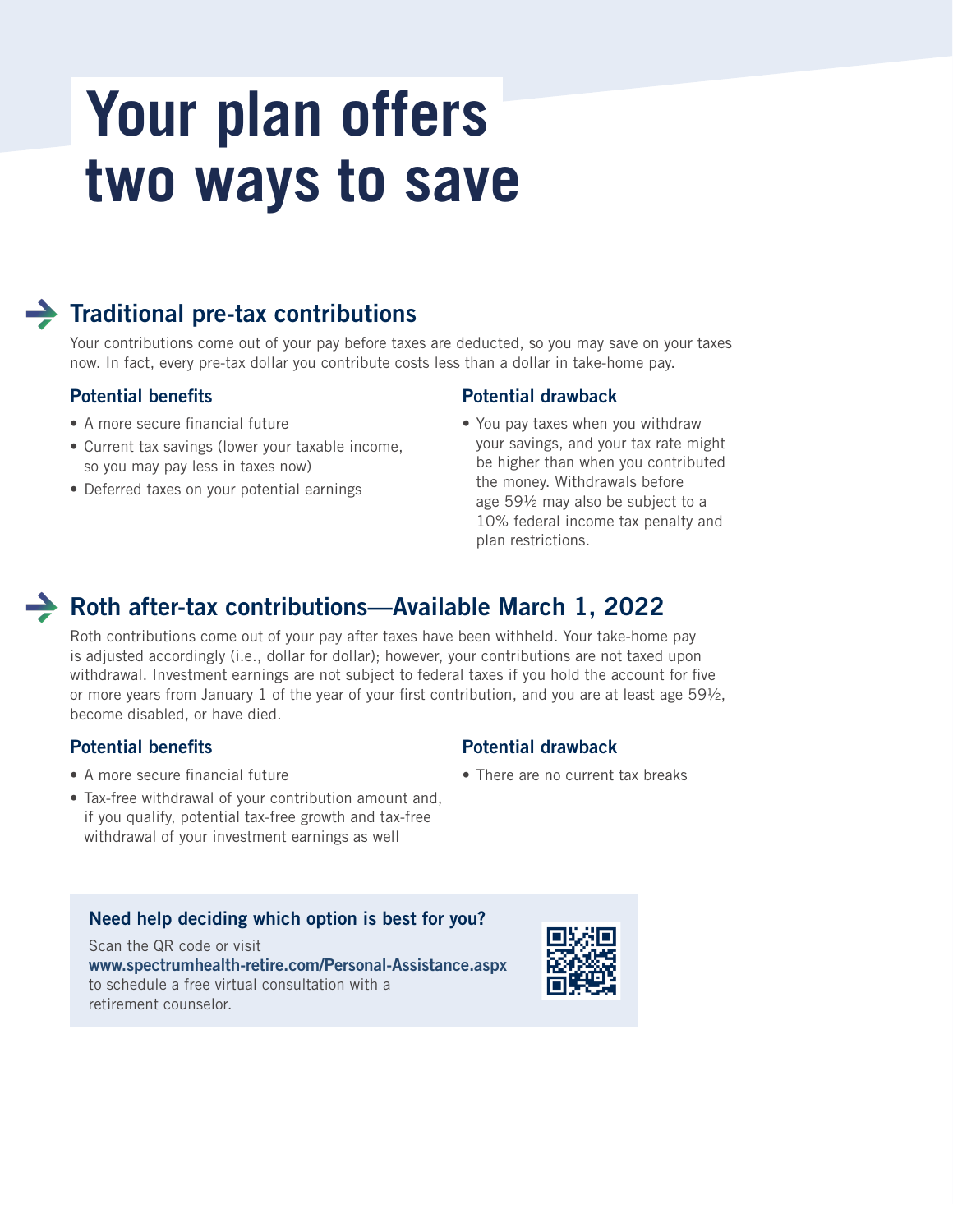# At a glance: your contribution choices

| <b>Key features</b>                      | Pre-tax                                                                                           | <b>Roth</b>                                                                                                                              |
|------------------------------------------|---------------------------------------------------------------------------------------------------|------------------------------------------------------------------------------------------------------------------------------------------|
| Contribute pre-tax dollars               |                                                                                                   | $\boldsymbol{\mathsf{x}}$                                                                                                                |
| Contribute after-tax dollars             | ×                                                                                                 | ✔                                                                                                                                        |
| Total current year<br>contribution limit | 1% to 100% of pay (up to \$20,500;<br>$$27,000$ if age $50+$ )                                    | 1% to 100% of pay (up to \$20,500;<br>$$27,000$ if age $50+$ )                                                                           |
|                                          | Totals represent any combination of<br>Roth and pre-tax contributions.                            | Totals represent any combination of<br>Roth and pre-tax contributions.                                                                   |
| Account can grow tax-deferred            |                                                                                                   | ✔                                                                                                                                        |
| Federal tax-free withdrawals             | $\boldsymbol{\mathsf{x}}$                                                                         | Contributions always,<br>earnings must qualify*                                                                                          |
| Eligible for company match               |                                                                                                   | ✔                                                                                                                                        |
| Available for loans                      |                                                                                                   | $\checkmark$                                                                                                                             |
| In-service withdrawals                   |                                                                                                   | $\checkmark$                                                                                                                             |
| You might benefit if                     | You expect your tax rate to be lower when<br>you withdraw than when you contribute                | You expect your tax rate to be higher when<br>you withdraw than when you contribute                                                      |
|                                          | You're behind in saving and think Social Security<br>could be a main source of retirement income  | You're on track for retirement savings, or<br>you're saving a lot and think you could be                                                 |
|                                          | You're a mid or high earner and would rather<br>lower your current taxable income                 | in a higher tax bracket when you retire<br>You're willing to trade less take-home pay today<br>for potentially more income in retirement |
|                                          | You're willing to risk paying higher taxes later so<br>that you can have more take-home pay today |                                                                                                                                          |
|                                          |                                                                                                   | You don't earn a lot today, so you don't expect<br>to gain much from a current tax break                                                 |
|                                          |                                                                                                   | You earn too much to contribute to a Roth IRA<br>but want to take advantage of a Roth account                                            |

You might benefit from **both** pre-tax and Roth if you're not sure what your future income (or tax bracket) will be and want to "diversify your tax risk."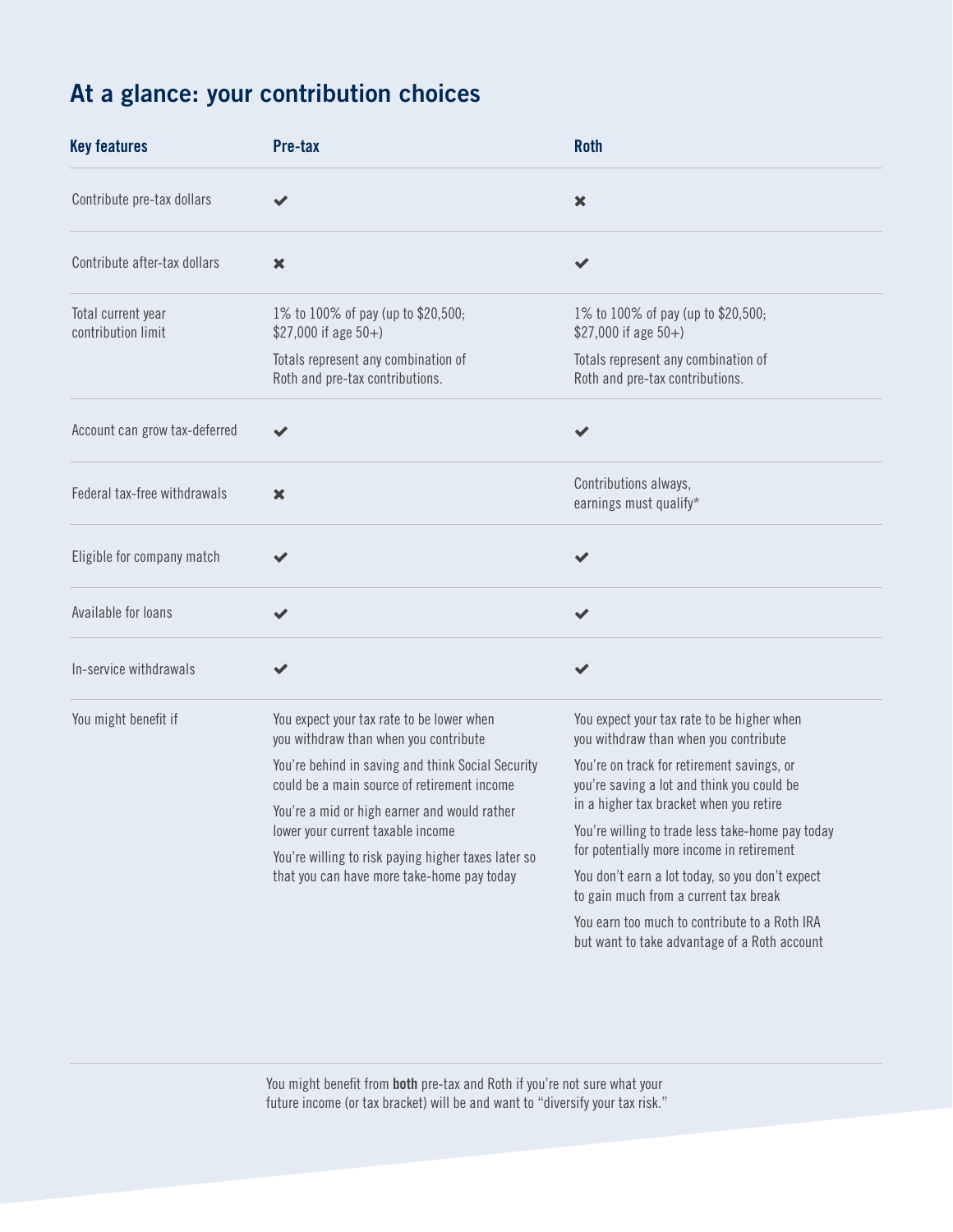# **More information about Roth contributions**

## $\rightarrow$  Roth 403(b) frequently asked questions

#### Q: Can I contribute both pre-tax and Roth contributions?

A: Yes. You can choose to contribute pre-tax contributions, Roth contributions, or a combination of both. The annual IRS limit applies to the combined contribution amount. For 2022, the limit is \$20,500, and if you are age 50 or older you can contribute an extra \$6,500 for a total contribution amount of \$27,000.

#### Q: Can I contribute to a Roth IRA and a Roth 403(b)?

A: Yes. Your participation in a Roth 403(b) plan has no impact on your ability to contribute to a Roth IRA. You can contribute to both assuming you meet the Roth IRA income limits.

#### Q: My income is too high to make Roth IRA contributions. Can I make Roth contributions to the Spectrum Health 403(b) Plan?

A: Yes. Because the Spectrum Health 403(b) Plan is an employer plan, it does not have income limits. Anyone who is eligible for the plan can make Roth contributions, up to the annual IRS limits.

#### Q: Can any or all of my catch-up contributions be Roth contributions?

A: Yes. You can choose to make your catch-up contributions as either pre-tax contributions, Roth contributions, or a combination of both.

#### Q: Can I change my pre-tax contribution election to a Roth contribution election?

A: Yes. You simply need to designate future contributions to be Roth contributions. Log in to your account and update your contributions at [www.spectrumhealth-retire.com.](http://www.spectrumhealth-retire.com)

#### Q: How do I keep track of my pre-tax and Roth contributions?

A: Roth contributions will be tracked separately both on your paycheck and in your account at Prudential Retirement®.

#### Q: How will my Roth distributions become "qualified"?

A: For Roth distributions to become qualified, and therefore not subject to federal income taxes upon withdrawal, your first Roth contribution must have been made five consecutive calendar years before your first withdrawal (going back to January 1 of year 1); and you must be age 59½ or older, disabled, or deceased when withdrawals begin. Once the Roth withdrawal is qualified, any earnings on Roth contributions are not taxed.

#### Q: What if I take a distribution from my Roth contributions before they become qualified?

A: In any distribution from the Roth portion of your account, you receive a proportionate amount of both your principal contributions and any earnings. If you take a Roth distribution before it is qualified, the portion of your distribution that represents earnings will be included in your gross income for the year and subject to ordinary income tax. However, the percentage that represents your contributions will not be included in your gross income and is not taxable, because you have already paid taxes on those contributions.

#### Q: Can I roll another Roth plan into the Spectrum Health System 403(b) Plan?

A: Yes, another Roth 403(b) or a Roth 401(k) plan can be rolled into the plan. However, a Roth IRA cannot be rolled into the plan.